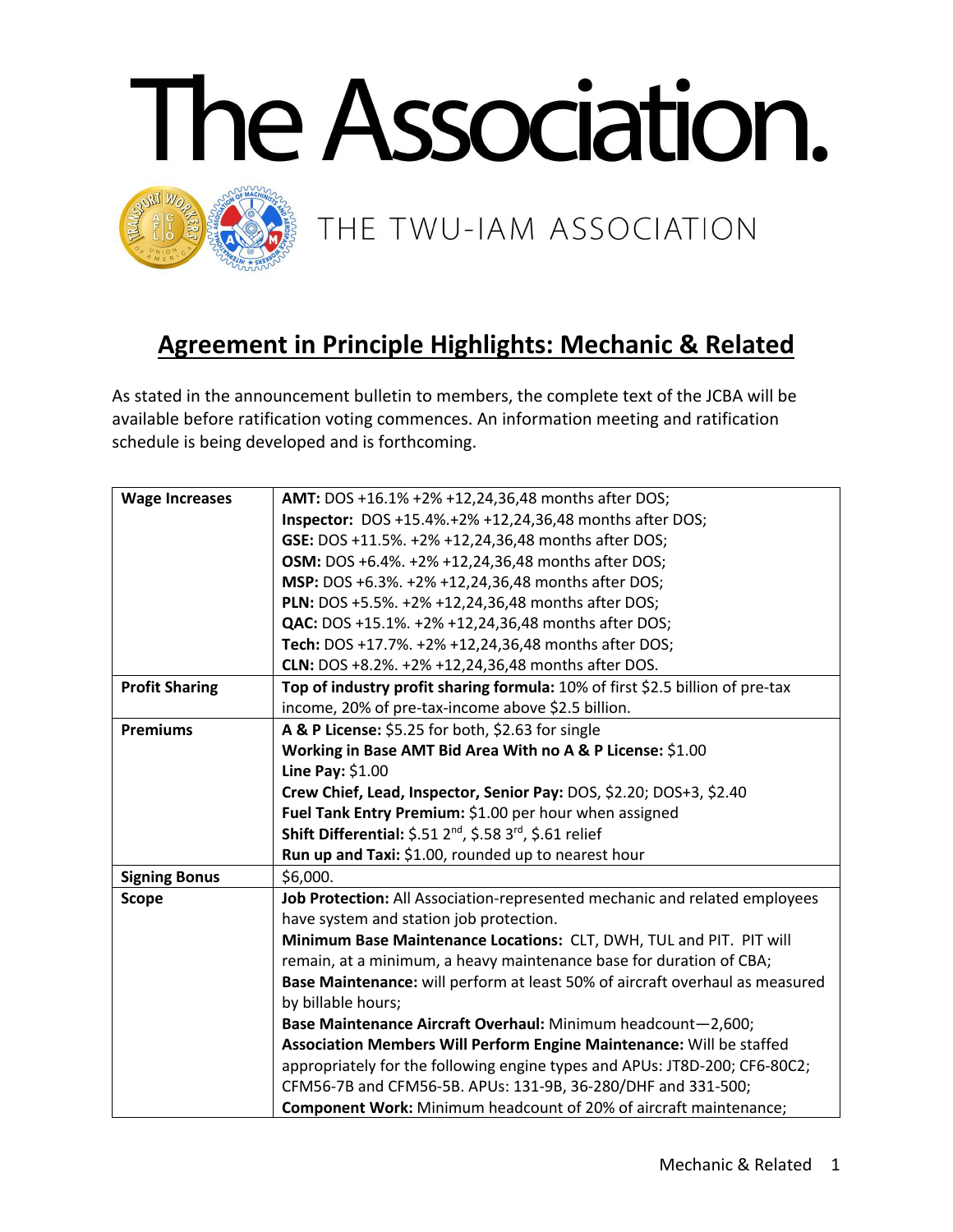|                        | overhaul headcount (40% of the minimum component headcount will be              |
|------------------------|---------------------------------------------------------------------------------|
|                        | AMTs);                                                                          |
|                        | Line Maintenance: Minimum of 26 line stations, staffed on all 3 shifts;         |
|                        | Line Maintenance Scheduling: All scheduled domestic line aircraft               |
|                        | maintenance will be performed by Association-represented mechanic and           |
|                        | related employees;                                                              |
|                        | International Line Maintenance: Scheduled international line maintenance        |
|                        | outsourcing capped at 11% of straight time Association-represented line AMT     |
|                        | man hours on DOS. Capped at 12% DOS +3;                                         |
|                        | Facility Maintenance-Base Hangars: Facilities maintenance will be               |
|                        | performed at the following minimum base hangars: CLT, DWH, PIT and TUL;         |
|                        | Facility Maintenance-Line Hangars: Facilities maintenance will be performed     |
|                        | at the following minimum line hangars: DFW, JFK, LAX, LGA, MIA, ORD, PHL,       |
|                        | PHX;                                                                            |
|                        | Facility Maintenance-Non-Passenger Area/Rampside: Facilities maintenance        |
|                        | will be performed at the following minimum locations for non-passenger          |
|                        | area/rampside: BOS, DFW, JFK, LAX, MIA, ORD;                                    |
|                        | GSE Maintenance: GSE maintenance will be performed at the following             |
|                        | minimum locations: BOS, CLT, DFW, DWH, JFK, LAX, LGA, MIA, ORD, PHL, PHX,       |
|                        | PIT, SFO and TULE.                                                              |
| <b>Medical: All</b>    | Standard: The Standard plan's current design and employee contribution will     |
| <b>Association</b>     | remain the same as described in the JCBA;                                       |
| <b>Members</b>         | Core: The Core plan will be available with the cost share outlined in the JCBA. |
|                        | The plan design can be modified at the company's discretion;                    |
|                        | High Cost Coverage (formerly "Value"): No change. May be available at the       |
|                        | company's discretion and is NOT part of the JCBA;                               |
|                        | HMO: HMO plans may be available at the company's discretion and is NOT          |
|                        | part of the JCBA;                                                               |
|                        | Me-too: Standard and Core plans me-too with other AA groups on plan design      |
|                        | and cost share improvements.                                                    |
| <b>Medical: IAM-</b>   | PPO 80: will retain the PPO 80 Plan with the same plan design and premium       |
| Represented            | share;                                                                          |
| <b>Association</b>     | PPO 90: will retain the PPO 90 Plan with the same plan design and premium       |
| <b>Members</b>         | share through 2025;                                                             |
|                        | PPO 100: will retain the PPO 100 Plan with the same plan design and premium     |
|                        | share through 2020                                                              |
| <b>Retirement: IAM</b> | IAM National Pension Plan (IAMNPP): Increased IAMNPP contributions to the       |
| represented            | equivalent of 5% of total pay; and                                              |
| <b>Association</b>     | 401(k) Match: 100% match up to 4% of total pay                                  |
| <b>Members</b>         |                                                                                 |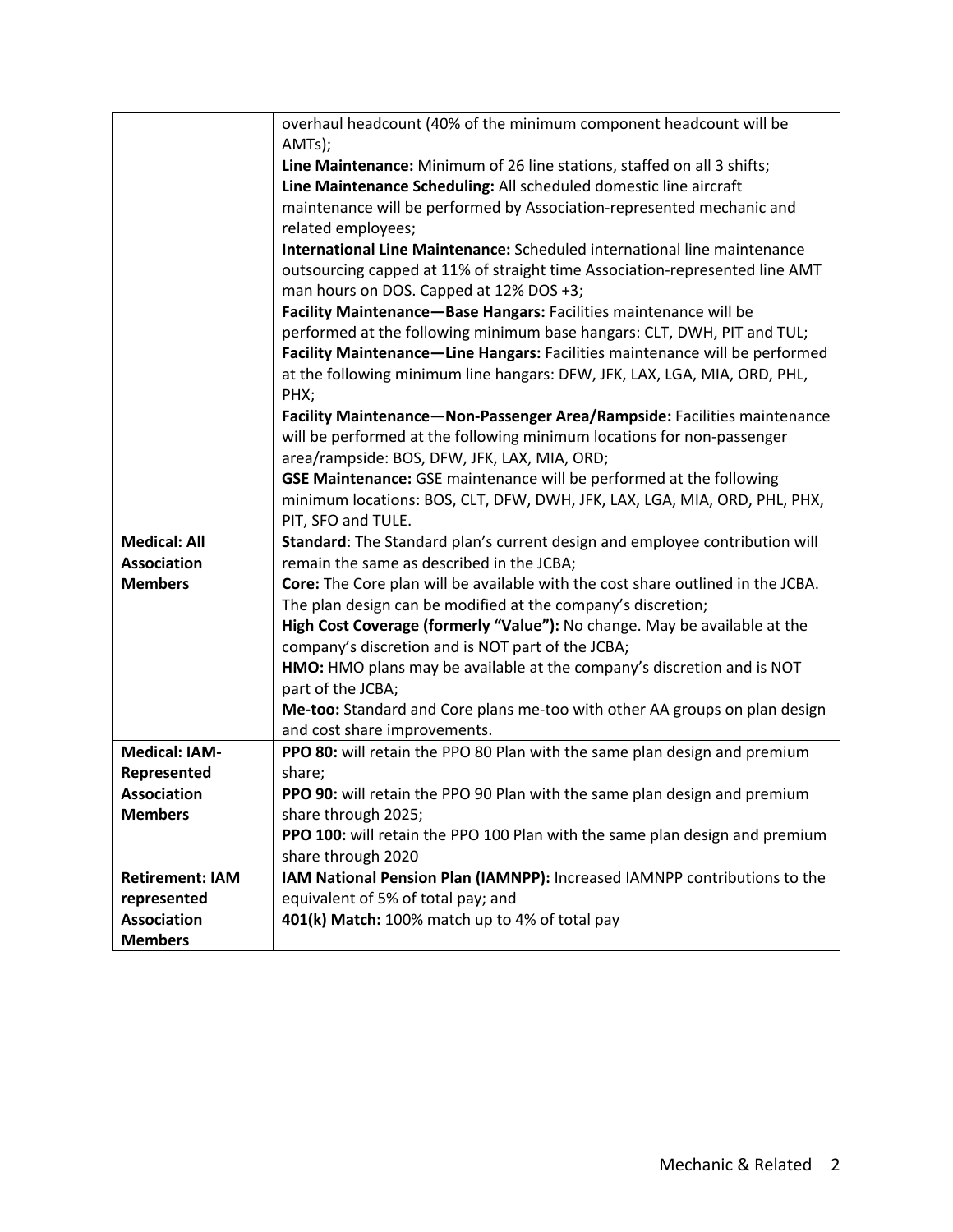| <b>Retirement: TWU</b>       | 401(k) Employer Contribution and Match: Automatic 5% contribution of total                                    |
|------------------------------|---------------------------------------------------------------------------------------------------------------|
| represented                  | pay and 100% match up to another 4% of total pay.                                                             |
| <b>Association</b>           |                                                                                                               |
| members                      |                                                                                                               |
| <b>Retiree Benefits: All</b> | HRA for Retiree Benefits: If retirement eligible, employee may elect to receive                               |
| <b>Association</b>           | 50% of hourly pay rate for each unused hour in sick leave bank deposited into                                 |
| <b>Members</b>               | HRA for use in paying for retiree benefits in lieu of \$10.80/hr cash payout.                                 |
| <b>Holidays</b>              | 10 holidays.                                                                                                  |
|                              | If holiday worked, hours paid at double-time and a half.                                                      |
|                              | If holiday on day off, hours paid at straight time.                                                           |
| <b>Vacation</b>              | The following vacation schedule will take effect on DOS: Completion of 1                                      |
|                              | year, 2 weeks; 4 years, 3 weeks; 11 years, 4 weeks; 24 years, 5 weeks; 29                                     |
|                              | years, 6 weeks.                                                                                               |
|                              | The following vacation schedule will take effect on $DOS + 3$ : Completion of 1                               |
|                              | year, 2 weeks; 4 years, 3 weeks; 11 years, 4 weeks; 17 years, 5 weeks; 24                                     |
|                              | years, 6 weeks.                                                                                               |
|                              | Any Association member who is entitled to an increase in vacation during 2020                                 |
|                              | will receive a lump sum payment for such vacation.                                                            |
| <b>Overtime</b>              | Mandatory Overtime Assignment: Employee is not required to work overtime                                      |
|                              | against his/her wishes.                                                                                       |
|                              | Overtime Bypass: Employee will be paid if bypassed for overtime at the                                        |
|                              | applicable rate;                                                                                              |
|                              | <b>Overtime:</b> "Easy hour" now part of JCBA;                                                                |
|                              | Double Time: Enhanced double time language;                                                                   |
|                              | Minimum Overtime Call In: Minimum 8 hours call in on day off.                                                 |
| <b>Sick Leave</b>            | Sick Leave Payment: Full pay for each sick day;                                                               |
|                              | OJI/IOD Payment: First 20 days of OJI/IOD paid in full by the company;                                        |
|                              | OJI/IOD Supplement: Employee may supplement OJI/IOD with sick pay when                                        |
|                              | receiving worker's compensation payments;                                                                     |
|                              | Sick Bank Accrual: 10 days per year to a max of 1600 hours;                                                   |
|                              | Sick Leave Bank Payment: Upon separation, employee may receive \$10.80 for                                    |
|                              | each hour of unused sick leave.                                                                               |
| <b>Field Trips</b>           | Pay: 1.75 X hourly rate for all hours worked on a field trip. 8 hour rest period                              |
|                              | paid at straight time.                                                                                        |
|                              | Per Diem: Increased per diem;                                                                                 |
|                              | Car Rental: Car rental provided upon request;                                                                 |
|                              | Passport Reimbursement: Expense to obtain passport for field trips will be                                    |
|                              | reimbursed.                                                                                                   |
|                              | Working Conditions: No requirement to work alone in remote areas;                                             |
|                              | Overtime Assignments: Separate overtime list for field trips.                                                 |
| <b>Swaps</b>                 | Rights: Contractual swapping rights;                                                                          |
|                              | Discipline for Violations: Warnings instead of immediate suspensions;<br>Swap Limit: 32 swaps per quarter;    |
|                              |                                                                                                               |
|                              | <b>Exception:</b> Shift trades do NOT count as part of 32;<br>Enhanced Flexibility: Half-day swaps permitted; |
| Swaps (cont.)                | Enhanced Flexibility: DAT/COMP swaps permitted;                                                               |
|                              | Enhanced Flexibility: Premium/Basic swaps permitted.                                                          |
|                              |                                                                                                               |